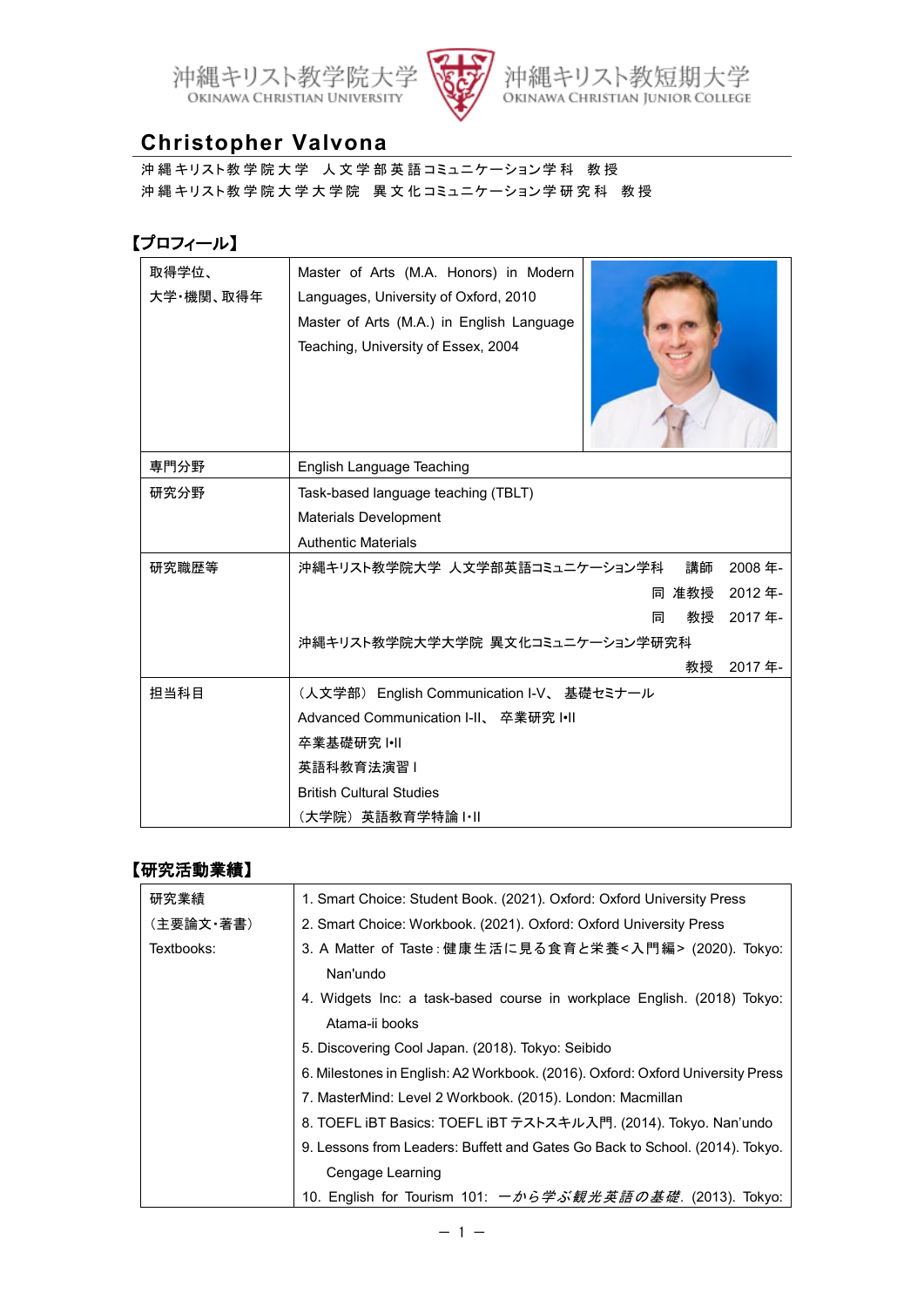沖縄キリスト教学院大学<br>OKINAWA CHRISTIAN UNIVERSITY



沖縄キリスト教短期大学<br>OKINAWA CHRISTIAN JUNIOR COLLEGE

|                  | Nan'undo                                                                                                                                                                                                                                                                                                             |
|------------------|----------------------------------------------------------------------------------------------------------------------------------------------------------------------------------------------------------------------------------------------------------------------------------------------------------------------|
|                  | 11. Amazing Japan. (2013). Tokyo: Asahi Press                                                                                                                                                                                                                                                                        |
|                  | 12. Writing Research Papers. (2012). Oxford: Macmillan                                                                                                                                                                                                                                                               |
|                  | 13. Did You Catch It? (2012). Tokyo: Cengage                                                                                                                                                                                                                                                                         |
|                  | 14. A Matter of Taste:健康生活に見る食育と栄養、著書形態. (2012). Tokyo:                                                                                                                                                                                                                                                              |
|                  | Nan'undo                                                                                                                                                                                                                                                                                                             |
|                  | 15. Widgets: A Task-based Course in Practical English. (2007). Hong Kong:                                                                                                                                                                                                                                            |
|                  | Pearson Longman                                                                                                                                                                                                                                                                                                      |
| Papers:          | 1. Authentic Materials and Their Application in the Classroom:<br>A Study of the Perspectives and Experiences of Practicing ELT Professionals<br>Okinawa Christian University Review, 18 (2020)<br>2. Authentic Materials: Definitions, Perception, and Usage by ELT<br>Practitioners. (2020) 武庫川女子大学、学校教育センター (第6号) |
|                  | 3. Authentic Materials Selected for the Future Needs of Students:                                                                                                                                                                                                                                                    |
|                  | Difficulty, Interest, and Autonomy as Perceived by Learners. JACET SIG 東                                                                                                                                                                                                                                             |
|                  | アジア英語教育研究会「紀要第 7 号」                                                                                                                                                                                                                                                                                                  |
|                  | 4. Authentic Materials in Language Learning: Definitions, Advantages and                                                                                                                                                                                                                                             |
|                  | Disadvantages, and Future Directions of Study. Okinawa Christian                                                                                                                                                                                                                                                     |
|                  | University Review, 16 (2018)                                                                                                                                                                                                                                                                                         |
|                  | 5. ハワイ研修・海外幼児教育研修」の継続・発展を願って(1) ~2014 年度研修                                                                                                                                                                                                                                                                           |
|                  | 総括~. Okinawa Christian Junior College Review 45 (2017)                                                                                                                                                                                                                                                               |
|                  | Turning Apathy into Activeness in Oral Communication Classes: Regular<br>6.                                                                                                                                                                                                                                          |
|                  | Self- and Peer-Assessment in a TBLT programme. System. Volume 40,                                                                                                                                                                                                                                                    |
|                  | Issue 3, Pages 335-448 (November 2012)                                                                                                                                                                                                                                                                               |
|                  | 7. Task-based Language Teaching Sustained Group Work: How to Overcome                                                                                                                                                                                                                                                |
|                  | the Problem of Mixed-Ability Classes. Okinawa Christian University                                                                                                                                                                                                                                                   |
|                  | Review, 6 (2010)                                                                                                                                                                                                                                                                                                     |
|                  | 8. A Review of the Impact Issue Series. JALT Language Teacher. Issue 34, 3                                                                                                                                                                                                                                           |
|                  | Insights into commercial language textbook publishing. Okinawa Christian<br>9.                                                                                                                                                                                                                                       |
|                  | University Review 5 (2009)                                                                                                                                                                                                                                                                                           |
| MA dissertation: | 1. How culturally appropriate are language textbooks? (Essex University,<br>2004)                                                                                                                                                                                                                                    |
| 社会活動等            | 1. 英国大使館                                                                                                                                                                                                                                                                                                             |
|                  | 活動名: Crisis Warden, Okinawa representative (2014 ~ 現在まで)                                                                                                                                                                                                                                                             |
|                  | 2. 東部消防組合消防                                                                                                                                                                                                                                                                                                          |
|                  | 活動名:消防職Ⅲ:語学採用面接試験作成、協力 (2016, 2017, 2021)                                                                                                                                                                                                                                                                            |
|                  | 3. 珊瑚舎スコーレ                                                                                                                                                                                                                                                                                                           |
|                  | 活動名: Volunteer Assistant Language Teacher (2014 ~ 2015)                                                                                                                                                                                                                                                              |
|                  | 4. 社会福祉法人まつみ福祉会 特定非営利活動法人かなえ、豊見城市                                                                                                                                                                                                                                                                                    |
|                  | 活動名: Care for the Elderly: the situation in the UK. パネルディスカッションシン                                                                                                                                                                                                                                                    |
|                  | ポジスト (2013)                                                                                                                                                                                                                                                                                                          |
|                  | 5. 沖縄県女性の翼の会 沖縄県男女共同参画センター(ているる)                                                                                                                                                                                                                                                                                     |
|                  | 活動名: ワークショップ:2013年度沖縄県女性海外セミナー(イギリス渡航)に向け                                                                                                                                                                                                                                                                            |
|                  | てのイギリスの文化、教育、習慣の説明会 (2013)                                                                                                                                                                                                                                                                                           |
|                  | 6. 英国オックスフォード大学セイントエドマンド・ホール夏季集中語学研修コース                                                                                                                                                                                                                                                                              |